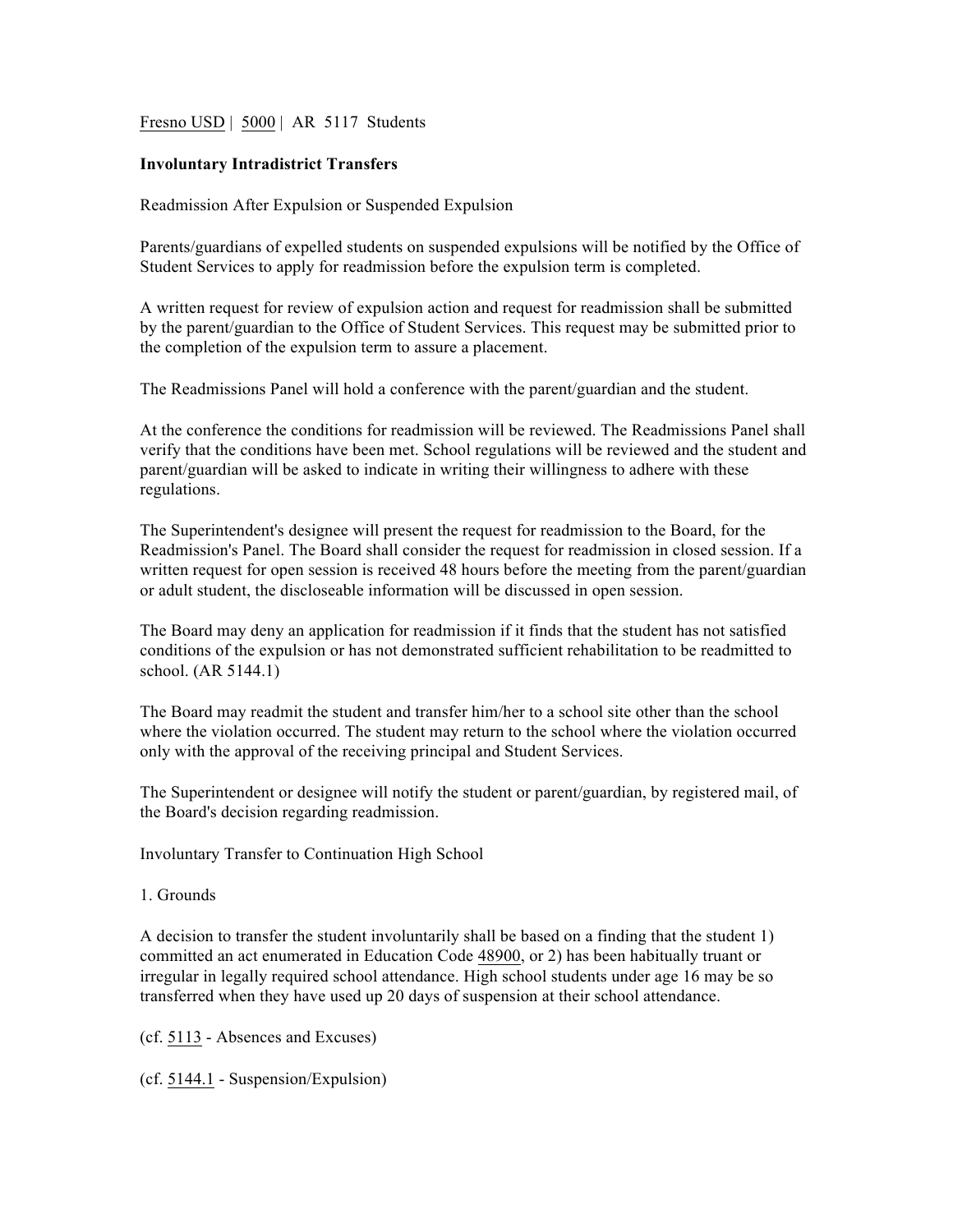# 2. Procedure

The Principal or designee shall submit an involuntary transfer referral along with supportive documentation to the office of Student Services.

The referral shall specify why the student is being referred to a continuation school and what efforts the school has attempted to improve the student's conduct or attendance.

If the office of Student Services concurs that it is a proper request, a written decision to transfer, stating the facts and reasons for the decision, shall be sent to the student and to the parent/guardian. If the decision is subject to annual review, the letter shall explain the procedure involved.

# 3. Limitation

Involuntary transfer to a continuation school shall be made only when other means fail to bring about student improvement. However, a student may be involuntarily transferred the first time he/she commits an act enumerated in Education Code 48900 if the principal determines that the student's presence causes a danger to persons or property or threatens to disrupt the instructional process. (Education Code 48432.5)

## 4. Duration

No involuntary transfer to a continuation school shall extend beyond the end of the semester following the semester when the acts leading to the involuntary transfer occurred. (Education Code 48432.5)

# 5. Notice and Hearing

The student and parent/guardian shall be given written notice that they may request a meeting with the Superintendent or designee prior to an involuntary transfer.

At the meeting, the student and/or parent/guardian shall be told specific facts and reasons for the proposed transfer. The student or parent/guardian shall have the opportunity to inspect all documents relied upon, and to present evidence on the student's behalf. The student may designate one or more representatives and witnesses to be present with him/her at the meeting.

#### Involuntary transfer to an Opportunity School Program

Opportunity school programs were created with the intent of giving students a chance to resolve their problems so that they maintain themselves in regular classes or reestablish themselves for return to regular classes or regular schools as soon as practicable. (Education Code 48630)

# Purpose of Assignment

Assignment to an opportunity school, class or program may be based upon any of the following: (Education Code 48631)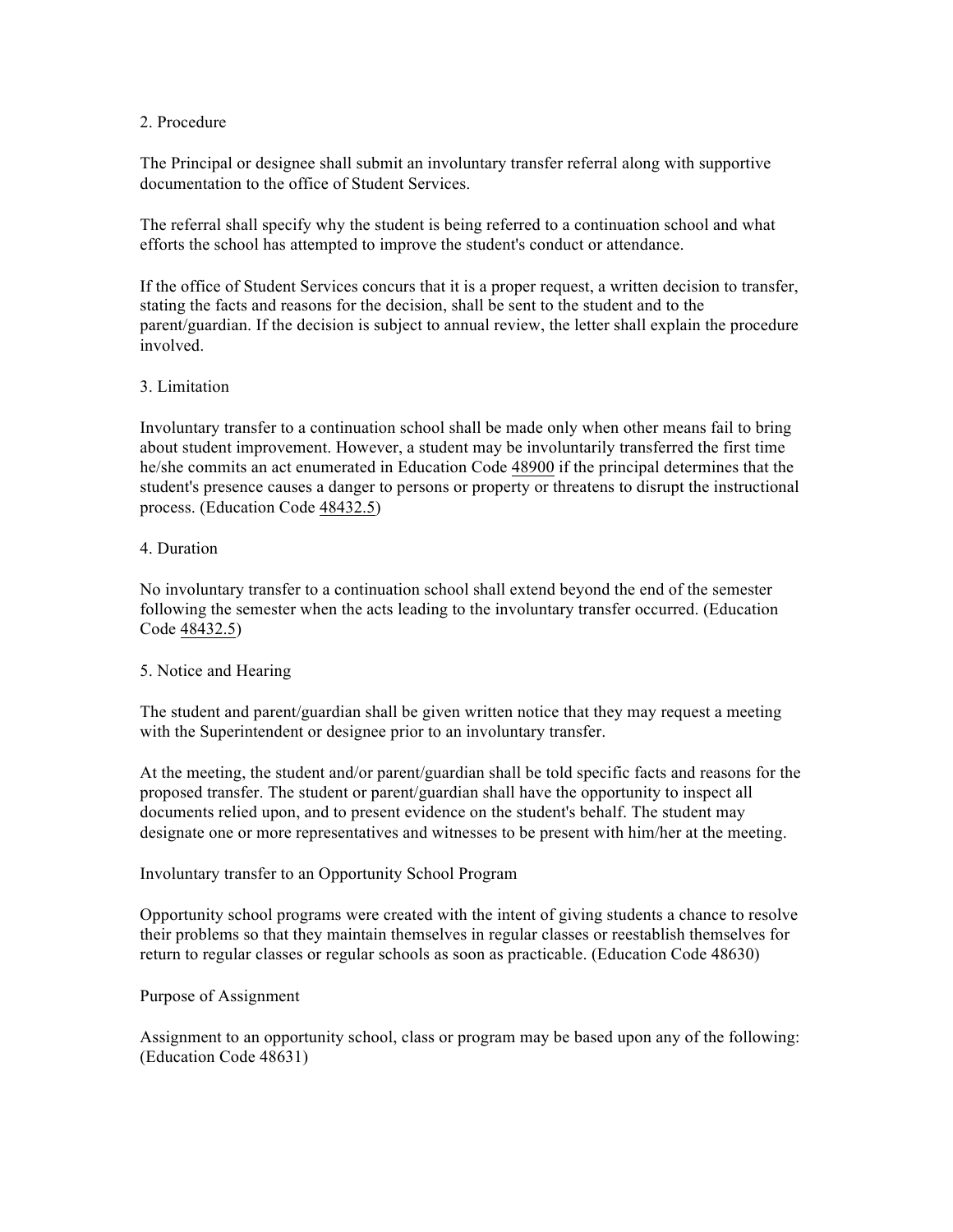1. Students who are, or are in danger of becoming, habitually truant from classes which they are lawfully required to attend.

2. Students who are, or are in danger of becoming, irregular in attendance.

3. Students who are, or are in danger of becoming, insubordinate or disorderly during their attendance upon instruction to resolve their problems.

Who May Assign the Student?

Students may be assigned to an opportunity school, class, or program by: (Education Code 48637)

- 1. The governing board of the school district,
- 2. The district Superintendent of schools, or
- 3. The school principal.

Notice to Parent/Guardian

No student shall be required to attend an opportunity school, class or program for adjustment purposes until both the student and student's parent or guardian have been notified in writing of the intended assignment. The notice to the parent/guardian, insofar as is practicable, shall be in the parent/guardian's primary language and shall request the parent/guardian to respond within 10 days. Absent a response from the parent/guardian, the person responsible for assigning the student shall make a reasonable effort to contact the parent/guardian, the person responsible for assigning the student shall make a reasonable effort to contact the parent or guardian by telephone to communicate directly the information contained in the written notice. (Education Code 48637.1)

#### Committee Requirement

The person responsible for assigning students to an opportunity school, class, or program for adjustment purposes shall make such an assignment only upon the recommendation of a school.

Committee Requirement

The committee shall include, but need not be limited to:

1. A representative of the school district who is familiar with the student's progress,

2. A representative of the opportunity school, class, or program,

3. The parent or guardian of the student at the option of the parent or guardian.

The parent or guardian may designate a representative such as a counselor, social worker, or other community member, to attend the meeting of the committee. (Education Code 48637.2)